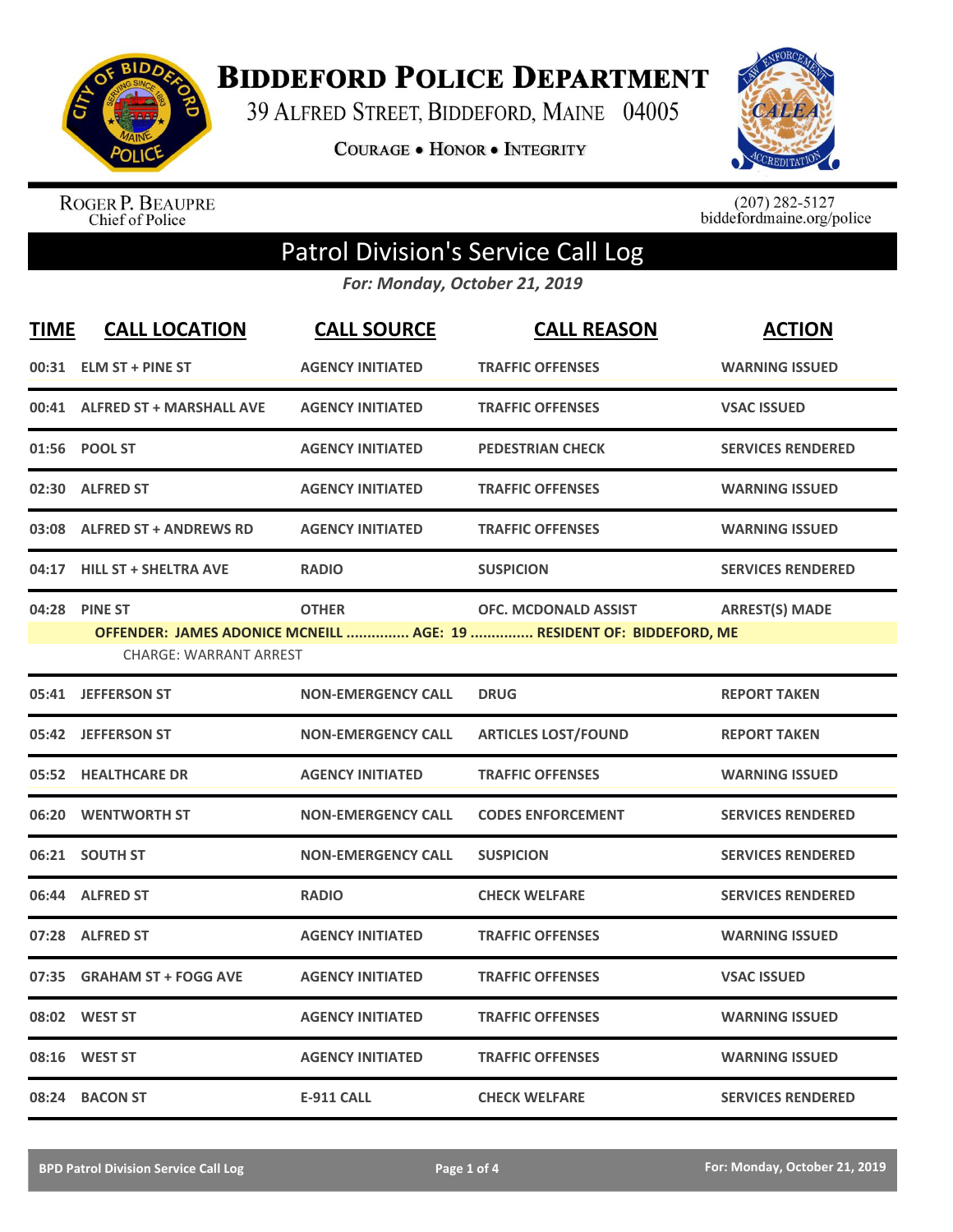| <b>TIME</b> | <b>CALL LOCATION</b>          | <b>CALL SOURCE</b>               | <b>CALL REASON</b>            | <b>ACTION</b>                |
|-------------|-------------------------------|----------------------------------|-------------------------------|------------------------------|
|             | 08:26 ALFRED ST               | <b>NON-EMERGENCY CALL</b>        | <b>CHECK WELFARE</b>          | <b>TRANSPORT TO HOSPITAL</b> |
|             | 08:47 HILL ST                 | <b>AGENCY INITIATED</b>          | <b>PAPERWORK</b>              | <b>NEGATIVE CONTACT</b>      |
|             | 08:56 WENTWORTH ST            | <b>NON-EMERGENCY CALL</b>        | <b>HARASSMENT</b>             | <b>UNFOUNDED</b>             |
|             | 08:59 GRANITE ST              | <b>AGENCY INITIATED</b>          | <b>PAPERWORK</b>              | <b>PAPERWORK NOT SERVED</b>  |
|             | 09:13 WEST ST                 | <b>AGENCY INITIATED</b>          | <b>TRAFFIC OFFENSES</b>       | <b>WARNING ISSUED</b>        |
|             | 09:27 ALFRED ST               | <b>WALK-IN AT STATION</b>        | <b>ASSIST PD AGENCY</b>       | <b>SERVICES RENDERED</b>     |
|             | 09:31 ELM ST                  | <b>AGENCY INITIATED</b>          | <b>TRAFFIC OFFENSES</b>       | <b>VSAC ISSUED</b>           |
|             | 09:46 ELM ST                  | <b>AGENCY INITIATED</b>          | <b>TRAFFIC OFFENSES</b>       | <b>WARNING ISSUED</b>        |
|             | 09:46 BIDDEFORD GATEWAY CTR   | <b>NON-EMERGENCY CALL</b>        | <b>THEFT</b>                  | <b>REPORT TAKEN</b>          |
|             | 09:51 CHADWICK PL             | <b>NON-EMERGENCY CALL</b>        | <b>SUSPICION</b>              | <b>REPORT TAKEN</b>          |
|             | 10:03 BIDDEFORD GATEWAY CTR   | <b>AGENCY INITIATED</b>          | <b>TRAFFIC OFFENSES</b>       | <b>VSAC ISSUED</b>           |
|             | <b>10:08 PIKE ST</b>          | <b>E-911 CALL</b>                | <b>DOMESTIC COMPLAINTS</b>    | <b>REPORT TAKEN</b>          |
|             | 10:36 ELM ST                  | <b>NON-EMERGENCY CALL</b>        | <b>ARTICLES LOST/FOUND</b>    | <b>REPORT TAKEN</b>          |
|             | 10:38 ST MARYS ST             | <b>AGENCY INITIATED</b>          | <b>ASSIST PD AGENCY</b>       | <b>SERVICES RENDERED</b>     |
|             | 10:51    FOSS ST              | <b>NON-EMERGENCY CALL</b>        | <b>PARKING COMPLAINT</b>      | <b>SERVICES RENDERED</b>     |
|             | 10:53 JEFFERSON ST            | <b>NON-EMERGENCY CALL</b>        | <b>ALL OTHER</b>              | <b>SERVICES RENDERED</b>     |
|             | 11:16 PROSPECT ST             | NON-EMERGENCY CALL CHECK WELFARE |                               | <b>TRANSPORT TO HOSPITAL</b> |
|             | 11:24 HILL ST                 | <b>WALK-IN AT STATION</b>        | <b>ASSIST PD AGENCY</b>       | <b>SERVICES RENDERED</b>     |
|             | 11:41 MORIN ST                | <b>NON-EMERGENCY CALL</b>        | <b>ANIMAL COMPLAINT</b>       | <b>SERVICES RENDERED</b>     |
|             | 11:59 ALFRED ST               | <b>AGENCY INITIATED</b>          | <b>ALL OTHER</b>              | <b>REMOVED HAZARD</b>        |
|             | 12:14 ALFRED ST + EDWARDS AVE | <b>AGENCY INITIATED</b>          | <b>TRAFFIC OFFENSES</b>       | <b>VSAC ISSUED</b>           |
|             | <b>12:34 GREEN ST</b>         | <b>NON-EMERGENCY CALL</b>        | <b>BURGLARY</b>               | <b>REPORT TAKEN</b>          |
|             | 12:37 THORNTON ST             | <b>WALK-IN AT STATION</b>        | <b>ARTICLES LOST/FOUND</b>    | <b>NO TRANSPORT</b>          |
|             | 12:40 ALFRED ST               | <b>WALK-IN AT STATION</b>        | <b>COURT ORDERED CHECK IN</b> | <b>SERVICES RENDERED</b>     |
|             | 13:07 CLEAVES ST              | E-911 CALL                       | 911 MISUSE                    | <b>WARNING ISSUED</b>        |
|             | 13:07 OAK RIDGE RD            | <b>NON-EMERGENCY CALL</b>        | <b>ANIMAL COMPLAINT</b>       | <b>SERVICES RENDERED</b>     |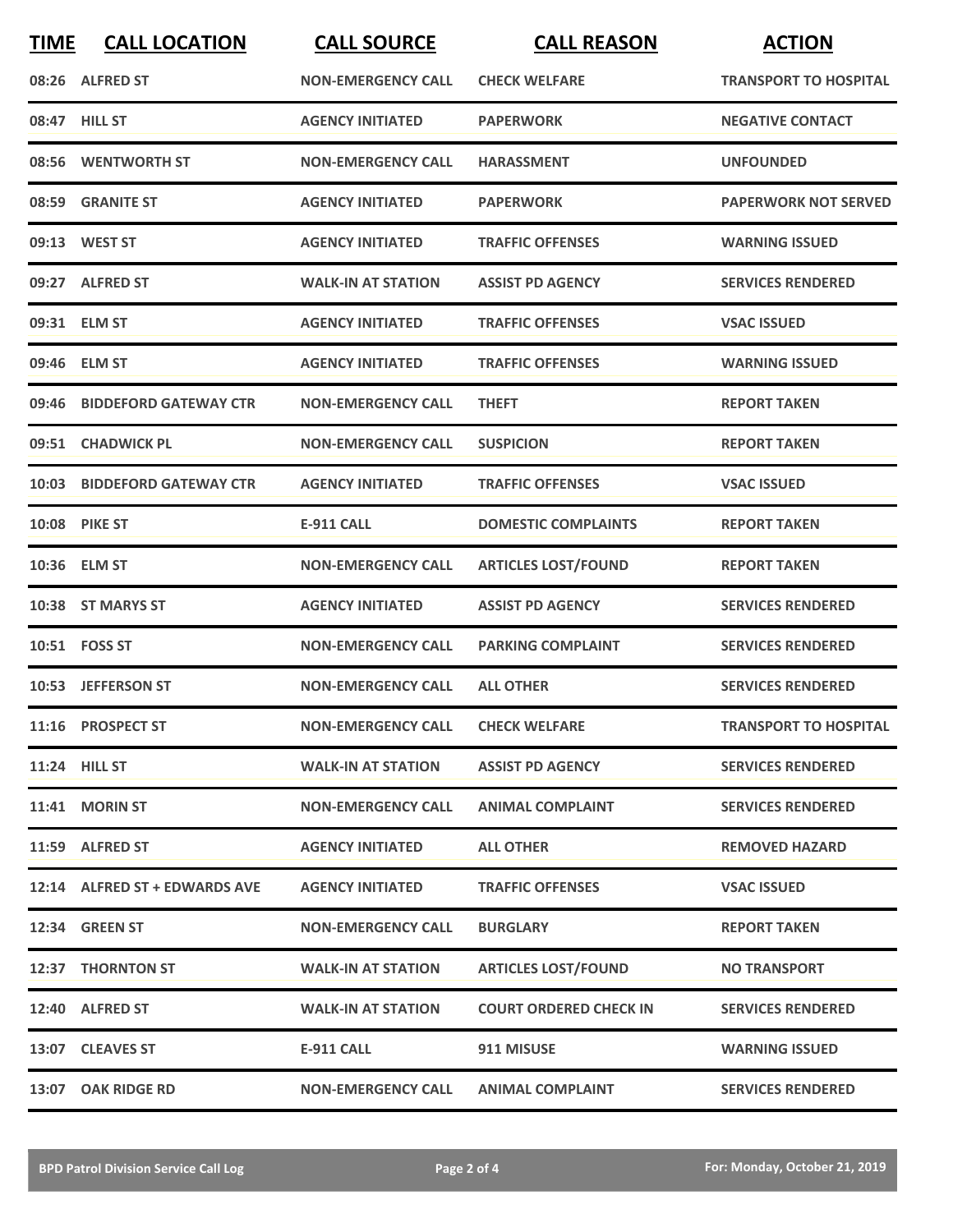| <b>TIME</b> | <b>CALL LOCATION</b>                        | <b>CALL SOURCE</b>                                             | <b>CALL REASON</b>                                                                   | <b>ACTION</b>                |
|-------------|---------------------------------------------|----------------------------------------------------------------|--------------------------------------------------------------------------------------|------------------------------|
|             | 13:13 ADAMS ST                              | <b>WALK-IN AT STATION</b>                                      | <b>PUBLIC ASSIST</b>                                                                 | <b>SERVICES RENDERED</b>     |
|             | 13:27 POOL ST                               | <b>NON-EMERGENCY CALL</b>                                      | <b>MESSAGE DELIVERY</b>                                                              | <b>SERVICES RENDERED</b>     |
|             | 13:36 SPRUCE ST                             | <b>NON-EMERGENCY CALL</b>                                      | <b>TRESPASSING</b>                                                                   | <b>WARNING ISSUED</b>        |
| 13:49       | <b>MASON ST + GREEN ST</b>                  | <b>NON-EMERGENCY CALL</b>                                      | <b>PARKING COMPLAINT</b>                                                             | <b>GONE ON ARRIVAL</b>       |
|             | <b>13:51 HILL ST</b>                        | <b>AGENCY INITIATED</b>                                        | <b>TRAFFIC OFFENSES</b>                                                              | <b>VSAC ISSUED</b>           |
|             | 14:04 HILL ST                               | <b>AGENCY INITIATED</b>                                        | <b>TRAFFIC OFFENSES</b>                                                              | <b>VSAC ISSUED</b>           |
|             | <b>14:06 MAIN ST</b>                        | <b>NON-EMERGENCY CALL</b>                                      | <b>DISTURBANCE / NOISE</b>                                                           | <b>WARNING ISSUED</b>        |
|             | 14:12 SHOPS WAY                             | <b>NON-EMERGENCY CALL</b>                                      | <b>ARTICLES LOST/FOUND</b>                                                           | <b>SERVICES RENDERED</b>     |
|             | 14:15 SOUTH ST + CRESCENT ST                | <b>WALK-IN AT STATION</b>                                      | <b>ARTICLES LOST/FOUND</b>                                                           | <b>SERVICES RENDERED</b>     |
| 14:19       | <b>FOSS ST</b>                              | <b>AGENCY INITIATED</b>                                        | <b>TRAFFIC OFFENSES</b>                                                              | <b>WARNING ISSUED</b>        |
| 14:55       | <b>BOULDER WAY</b>                          | <b>NON-EMERGENCY CALL</b>                                      | <b>SHOPLIFTING</b><br>OFFENDER: REBECKA TELLIER  AGE: 29  RESIDENT OF: BIDDEFORD, ME | <b>CITATION ISSUED</b>       |
|             |                                             | CHARGE: THEFT BY UNAUTHORIZED TAKING OR TRANSFER - SHOPLIFTING |                                                                                      |                              |
|             | 15:27 ALFRED ST                             | <b>NON-EMERGENCY CALL</b>                                      | <b>CHECK WELFARE</b>                                                                 | <b>GONE ON ARRIVAL</b>       |
| 16:05       | <b>MAIN ST + LINCOLN ST</b>                 | <b>E-911 CALL</b>                                              | 911 MISUSE                                                                           | <b>NEGATIVE CONTACT</b>      |
| 16:50       | <b>BIRCH ST</b>                             | <b>NON-EMERGENCY CALL</b>                                      | <b>TRESPASSING</b>                                                                   | <b>GONE ON ARRIVAL</b>       |
| 16:56       | BIDDEFORD GATEWAY CTR + AL AGENCY INITIATED |                                                                | <b>TRAFFIC OFFENSES</b>                                                              | <b>WARNING ISSUED</b>        |
|             | 17:05 ALFRED ST                             | <b>NON-EMERGENCY CALL</b>                                      | <b>TRESPASSING</b>                                                                   | <b>ARREST(S) MADE</b>        |
|             | <b>CHARGE: CRIMINAL TRESPASS</b>            |                                                                | OFFENDER: STANLEY GILBERT DENNISON  AGE: 51  RESIDENT OF: BIDDEFORD, ME              |                              |
|             | 17:22 ALFRED ST + DENTAL AVE                | <b>AGENCY INITIATED</b>                                        | <b>TRAFFIC OFFENSES</b>                                                              | <b>VSAC ISSUED</b>           |
|             | 17:32 ADAMS ST                              | <b>E-911 CALL</b>                                              | <b>MENTAL ILLNESS CASES</b>                                                          | <b>SERVICES RENDERED</b>     |
|             | 17:40 MAINE TPKE                            | <b>E-911 CALL</b>                                              | <b>ALL OTHER</b>                                                                     | <b>REFERRED OTHER AGENCY</b> |
|             | 17:43 GOOCH ST                              | <b>E-911 CALL</b>                                              | 911 MISUSE                                                                           | <b>NO ACTION REQUIRED</b>    |
|             | 17:55 ALFRED ST                             | <b>NON-EMERGENCY CALL</b>                                      | <b>COURT ORDERED CHECK IN</b>                                                        | <b>CALL TRANSFERRED</b>      |
|             | 18:13 BOULDER WAY                           | <b>AGENCY INITIATED</b>                                        | <b>SUSPICION</b>                                                                     | <b>SERVICES RENDERED</b>     |
|             | 18:32 WEST ST                               | <b>NON-EMERGENCY CALL</b>                                      | <b>BURGLARY OF A MOTOR VEHICLE</b>                                                   | <b>REPORT TAKEN</b>          |
|             | 19:00 WEST ST                               | <b>AGENCY INITIATED</b>                                        | <b>TRAFFIC OFFENSES</b>                                                              | <b>WARNING ISSUED</b>        |